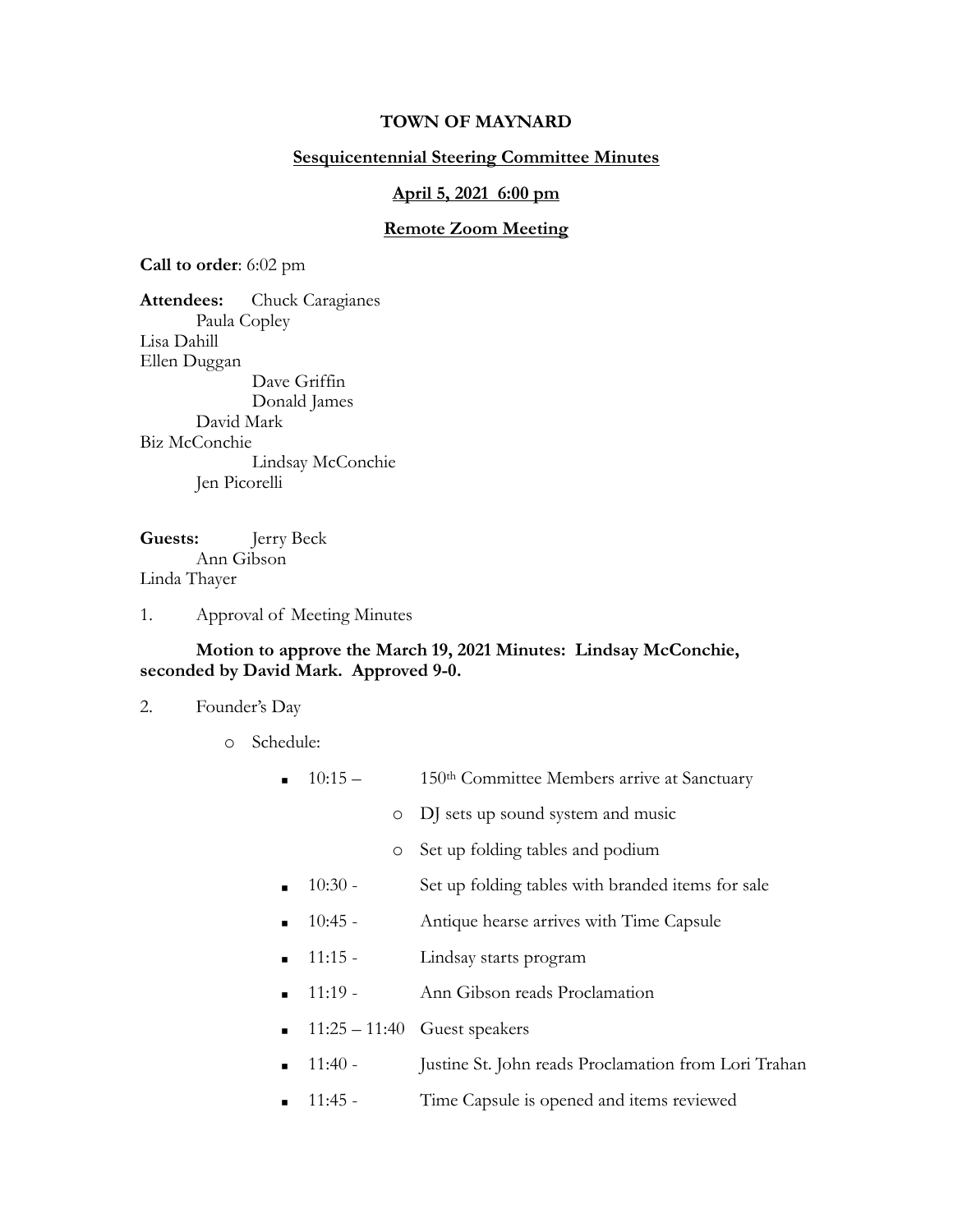- 12:05 Lindsay closes event
- 12:10 Fire Station whistle blows
- $12:12$  Gun Salute
- 12:15 Church bells peal
- 12:20 Committee Members break down set-u[
- o Lindsay will pick up the Time Capsule prior to the event.
- o Natalie Robert [winner of the raffle] will open the Time Capsule.
- o Lindsay will bring the Time Capsule to John Erb prior to the event.
- o Lindsay will develop talking points for the Guest Speakers.
- o David Mark will invite descendants from the Maynard family to the event.
- o Lindsay will contact Holly Camero to the event.
- o Dave Griffin will take photos of the event.
- o Jen will record the event for Facebook Live.
- 3. Jerry Beck
	- o Has met with Property Manager at Mill & Main regarding permission and a contractual agreement for the boats in the river.
	- o Would like to do something that happens both during the day and in the evening, and planned for some time in September.
	- o Would like to have a 'Boat Parade' downtown to showcase the boats.
	- o Will last for a weekend to a month depending upon Mill & Main.
	- o If Jerry has a calendar of all our events, he may be able to join/support some of our activities.
- 4. Parade (Sunday, September 19, 2021)
	- o Route will be the same as the Holiday Parade.
	- o Cost for Boston Fife & Drum is between \$1,500-2,000
	- o Sub-Committee needs to meet and let other Committee members know what is needed from them.
- 5. Crosswalk Stencil
	- o Having a great deal of difficulty getting the stencil made.